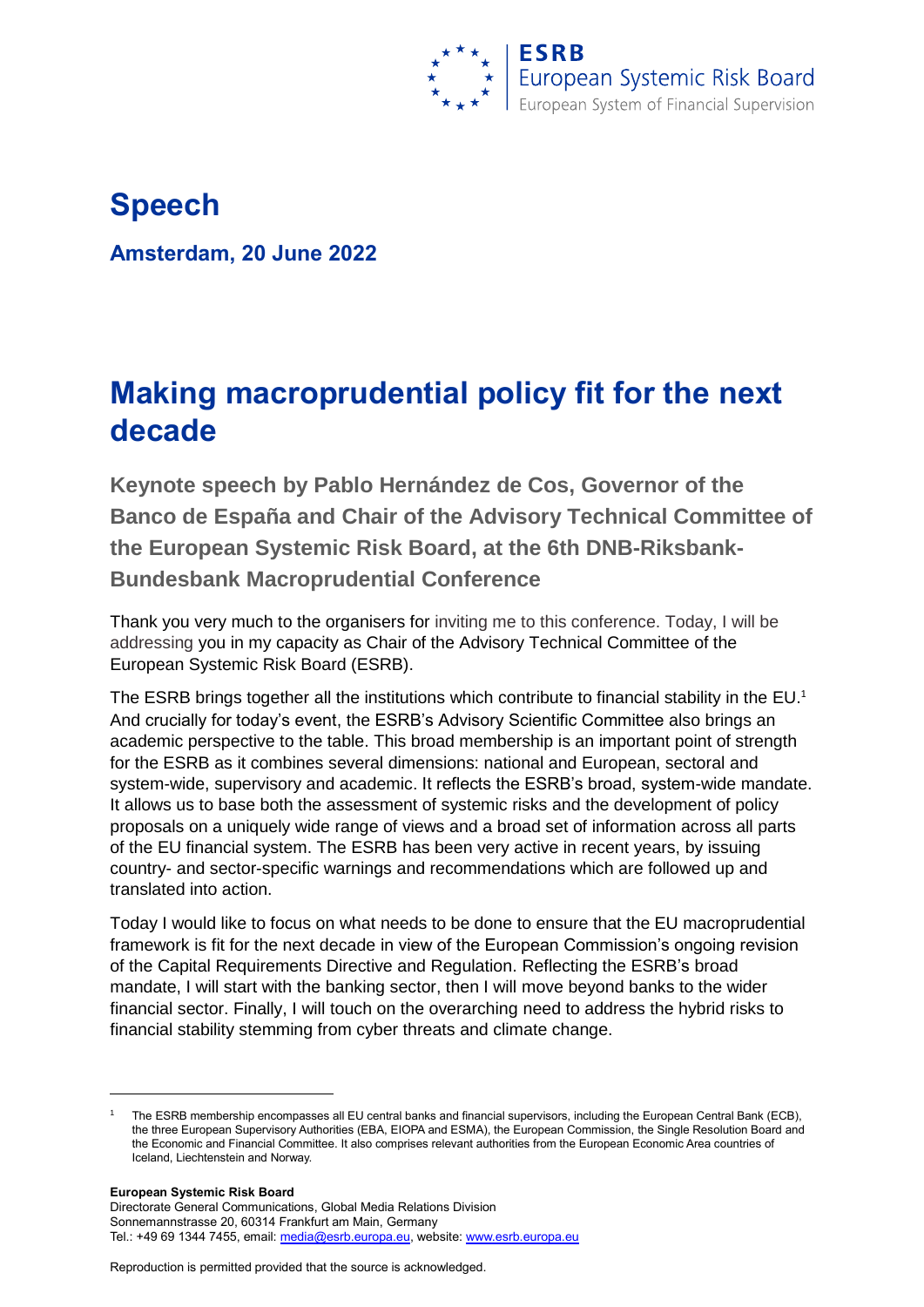## The ESRB concept note on the EU macroprudential framework

One of our main objectives is to have a resilient banking sector. By "resilient" I mean that banks must have enough capital and liquidity to weather a crisis. Specifically with regard to capital, they must be able to absorb unexpected losses if, for example, a borrower defaults. In the aftermath of the global financial crisis, regulators around the world got to work on the large-scale improvement of banks' capital requirements. And that increase in the level and quality of capital was crucial to cope with the pandemic shock.

One of the biggest innovations of this "new and improved" framework – to which the Basel Committee has greatly contributed – has been the introduction of macroprudential buffers. These buffers are an add-on to a bank's minimum capital requirements and are designed to allow banks to weather systemic risks in the financial system. A key feature is that a portion of these macroprudential buffers<sup>2</sup> can be varied along the financial cycle by the macroprudential authority. The idea behind this is to increase the buffer in good times when credit is usually expanding, and to release it during a crisis. This countercyclical mechanism gives banks more breathing space in terms of capital when they need it most. Banks can then use the capital released to absorb losses from unexpected shocks without deleveraging and without putting their solvency at stake.

The experience gained so far arguably shows that macroprudential policy for the banking sector should:

- act in a forward-looking manner, which means fostering resilience before systemic risks materialise;
- have the flexibility to respond to structural changes in the financial system this also relates to cyber risks and risks related to climate change;
- form part of a broader and holistic framework, taking into consideration all activities in the financial system.

To this end, in March the ESRB published a concept note to coincide with the European Commission's review of the macroprudential framework in EU legislation. <sup>3</sup> The note offers a medium-term vision for improving the macroprudential policy framework and its contribution to financial stability. Let me elaborate a bit on these proposals.

First, buffers should be built up when there are early signs of rising systemic risks.

In this regard, it's important to look at a variety of indicators used to identify systemic risk. In particular, other quantitative cyclical indicators should complement the credit-to-GDP gap when setting a countercyclical capital buffer (CCyB) rate. And the analysis should include qualitative indicators and expert judgement. More generally, we should consider cyclical risks more broadly. To date, there has been a greater focus on purely quantitative measures of excessive credit growth. I think we should open up this perspective. Housing market bubbles

 $\overline{\phantom{a}}$ 

**European Systemic Risk Board**

Directorate General Communications, Global Media Relations Division Sonnemannstrasse 20, 60314 Frankfurt am Main, Germany Tel.: +49 69 1344 7455, email[: media@esrb.europa.eu,](mailto:media@esrb.europa.eu) website: www.esrb.europa.eu

<sup>&</sup>lt;sup>2</sup> The countercyclical capital buffer.

<sup>&</sup>lt;sup>3</sup> See the concept note entitled ["Review of the EU Macroprudential Framework for the Banking Sector"](https://www.esrb.europa.eu/pub/pdf/reports/esrb.reviewmacropruframework.220331~65e86a81aa.en.pdf), ESRB, March 2022.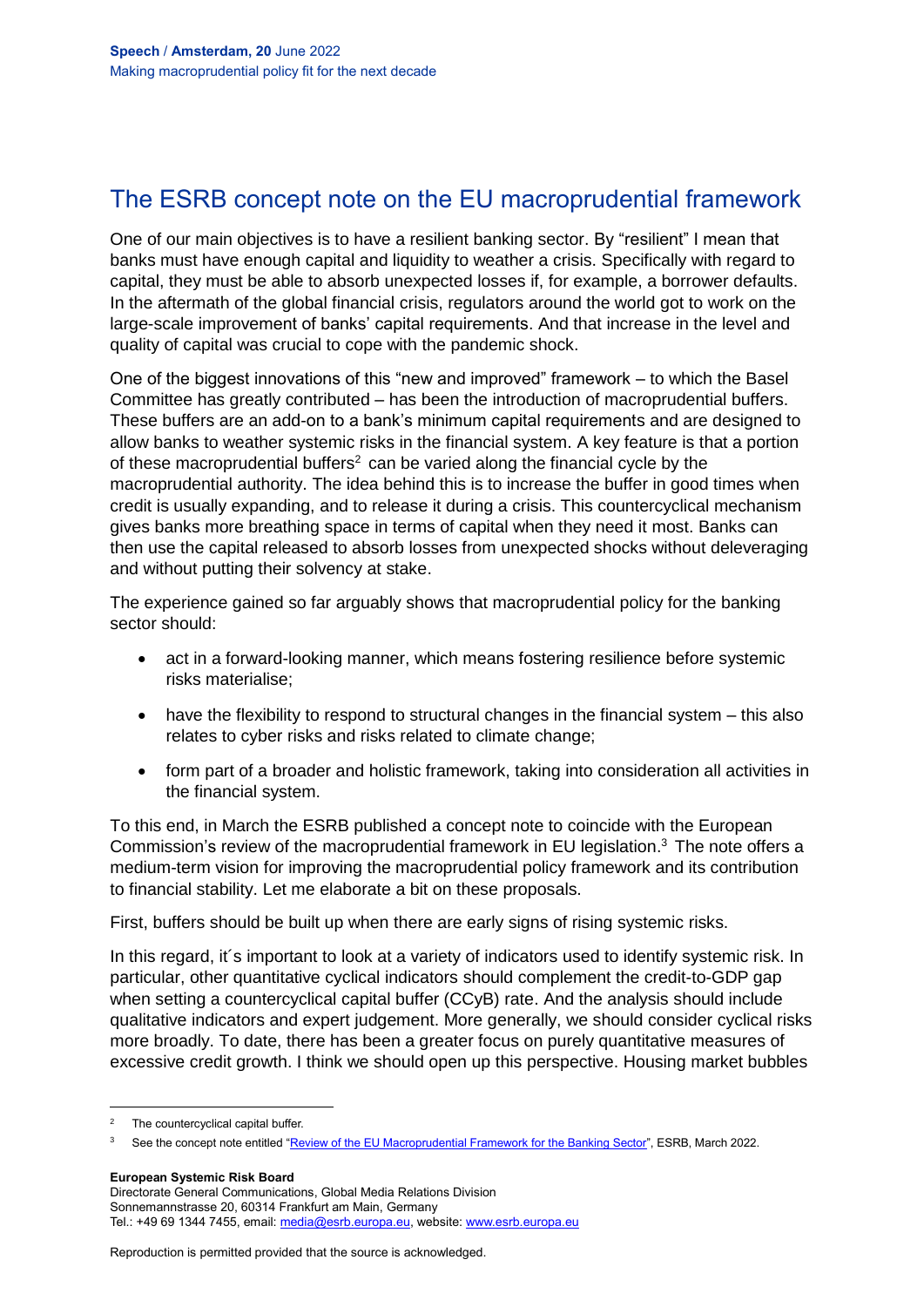are a prominent example of imbalances at the sectoral level that can become systemic – I will talk about housing tools later. And colleagues from our co-host, the Deutsche Bundesbank, pointed to a shift of credit supply to relatively riskier borrowers when they announced a buffer increase in 2019.<sup>4</sup> This means that they didn't only look at the *extensive* margin of credit by asking only if there was *quantitative* growth in credit. They also analysed the *intensive* margin, that is, a shift within the credit distribution to riskier borrowers. I think this is a good example of taking a broader view of credit developments.

In addition, the relevant authorities involved in setting macroprudential buffers should arguably not wait until all of the indicators are flashing red before they act.

The reason for this is that there can be some delay in first diagnosing systemic risk, and then moving from diagnosis to action. For example, some economic indicators used to decide on a buffer increase are only available with a lag. And interpreting the indicators is seldom black and white: uncertainty when interpreting the indicators can be another factor leading to inaction or delay, particularly as empirical evidence shows that Type II errors are higher than those of Type I. Finally, decision-making itself involves many parties and is usually a protracted process, particularly taking into account that these tools are designed to be used countercyclically.

#### Chart 1





Sources: ECB statistical data warehouse and ESRB calculations

Notes: Consolidated data. No data available for France. Structural buffers include the capital conservation buffer, systemic risk buffer, other systemically important institutions (O-SII) buffer and global systemically important institutions (G-SII) buffer. TREA stands for total risk exposure amount; CCyB stands for countercyclical capital buffer.

#### **European Systemic Risk Board**

 $\overline{\phantom{a}}$ 

Directorate General Communications, Global Media Relations Division Sonnemannstrasse 20, 60314 Frankfurt am Main, Germany Tel.: +49 69 1344 7455, email[: media@esrb.europa.eu,](mailto:media@esrb.europa.eu) website: www.esrb.europa.eu

See the ["Recommendation by the German Financial Stability Committee](https://www.bafin.de/SharedDocs/Downloads/EN/Aufsichtsrecht/dl_empfehlung_afs_190527_en.html?nn=7857744) concerning the increase of the countercyclical capital buffer [\(AFS/2019/1\)"](https://www.bafin.de/SharedDocs/Downloads/EN/Aufsichtsrecht/dl_empfehlung_afs_190527_en.html?nn=7857744), BaFin, 27 May 2019. The decision was revoked in April 2020 due to the pandemic.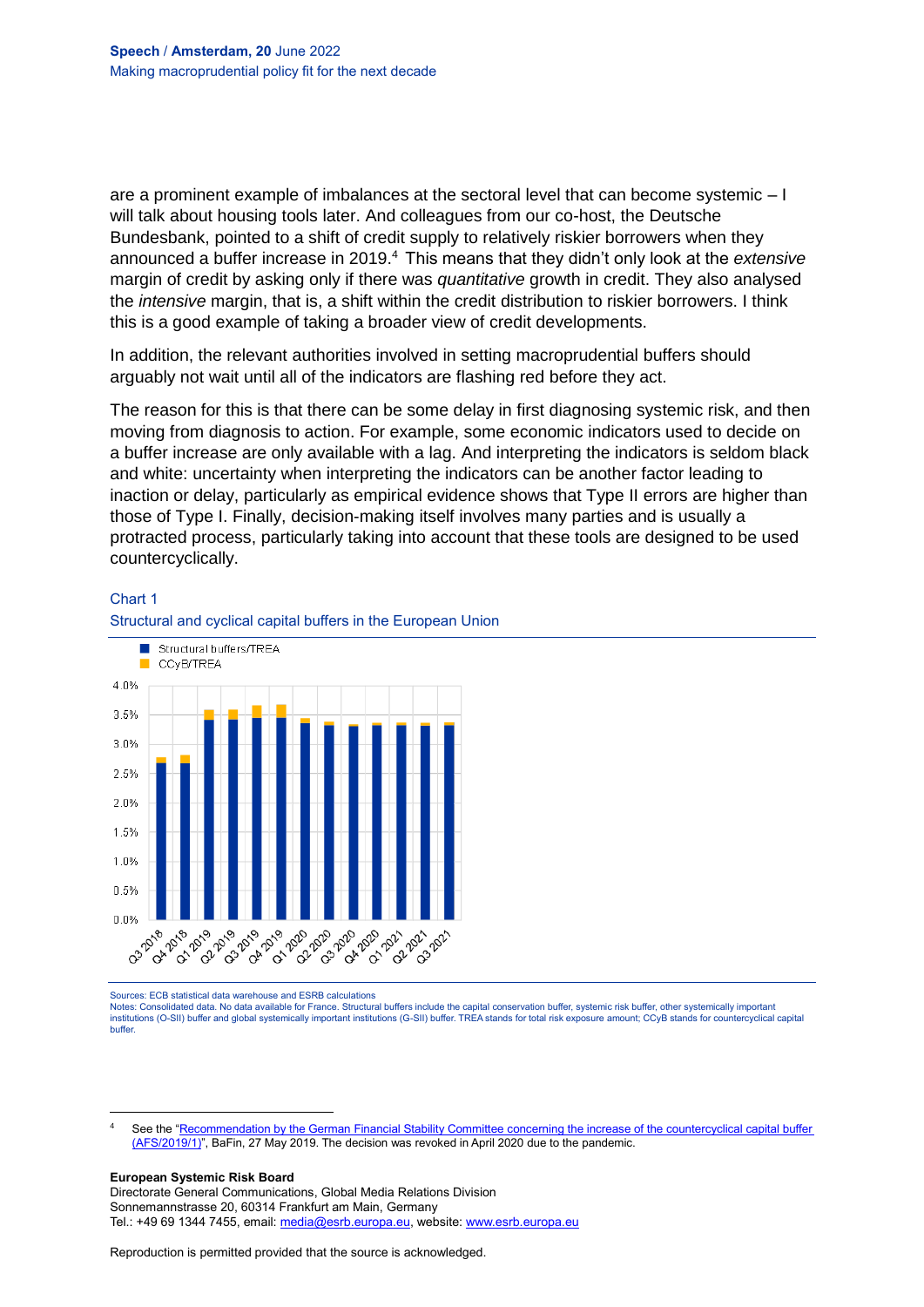The experience with this framework is that, indeed, these buffers were built up somewhat before the coronavirus (COVID-19) shock in early 2020. But we can also observe that the share of countercyclical buffers in capital requirements has been fairly limited, even at its peak.

As to the use of these buffers during the crisis, many ESRB member institutions released these buffers to support lending to the real economy. In this regard, there is some evidence at the international level indicating that most banks maintained capital ratios well above their minimum requirements and buffers during the pandemic. This was partly due to authorities reducing regulatory requirements and imposing restrictions on capital distributions via dividend payments, share buybacks and variable remuneration. Needless to say, the support provided to borrowers helped banks significantly. 5

At the same time, some evidence appears to suggest that banks would have been hesitant to use their regulatory capital buffers had it been necessary. It is unclear whether this reluctance reflects banks' uncertainty regarding potential future losses or the market stigma that may result if a bank were to use its buffers. Moreover, available estimates suggest that banks with less headroom tended to lend less during the pandemic than those with more headroom.<sup>6</sup> And, for releasable buffers (including the CCyB), while it is difficult to disentangle the quantitative effect of capital releases from other measures and confounding factors, it has been argued that capital releases have had a positive impact overall on credit supply during the pandemic.<sup>7</sup>

All in all, there is arguably a strong case for building up buffers when times are good. It is important not to miss the opportunity to improve the overall resilience of the system when the economic outlook is favourable. And there might be a need to have more usable capital in general. The COVID-19 pandemic was an exogenous shock unrelated to the credit cycle. In future, if authorities have not experienced a previous cyclical increase in risks that merits activation of the CCyB, there may not be adequate releasable buffers when an exogenous shock occurs. Or, the release of the CCyB in the event of an exogenous shock may result in less capital being available to cover the future materialisation of systemic risk related to ongoing cyclical vulnerabilities.

### Borrower-based instruments

The macroprudential buffers I've just described improve banks' resilience and affect the relative costs and incentives of taking on more risk. But there is a second, complementary instrument in the macroprudential toolbox: borrower-based measures, for addressing risks in the real estate sector. These tools aim to ensure sound lending standards for new loans. This results in higher resilience of both borrowers and lenders. Very often, borrower-based

**European Systemic Risk Board**

 $\overline{\phantom{a}}$ 

Directorate General Communications, Global Media Relations Division Sonnemannstrasse 20, 60314 Frankfurt am Main, Germany Tel.: +49 69 1344 7455, email[: media@esrb.europa.eu,](mailto:media@esrb.europa.eu) website: www.esrb.europa.eu

<sup>&</sup>lt;sup>5</sup> ["Keynote speech by Pablo Hernández de Cos",](https://www.bis.org/speeches/sp220511.htm) Chair of the Basel Committee on Banking Supervision and Governor of the Banco de España, at the BCBS-CGFS research conference, 11 May 2022.

<sup>6</sup> ["Evaluating the benefits of euro area dividend distribution recommendations on lending and provisioning"](https://www.ecb.europa.eu/pub/financial-stability/macroprudential-bulletin/html/ecb.mpbu202106_2~90dc75f42d.en.html), *Macroprudential Bulletin*, Issue 13, ECB, 2021.

<sup>7</sup> ["Bank capital buffers and lending in the euro area during the pandemic"](https://www.ecb.europa.eu/pub/financial-stability/fsr/html/ecb.fsr202111~8b0aebc817.en.html#toc43), *Financial Stability Review*, ECB, November 2021.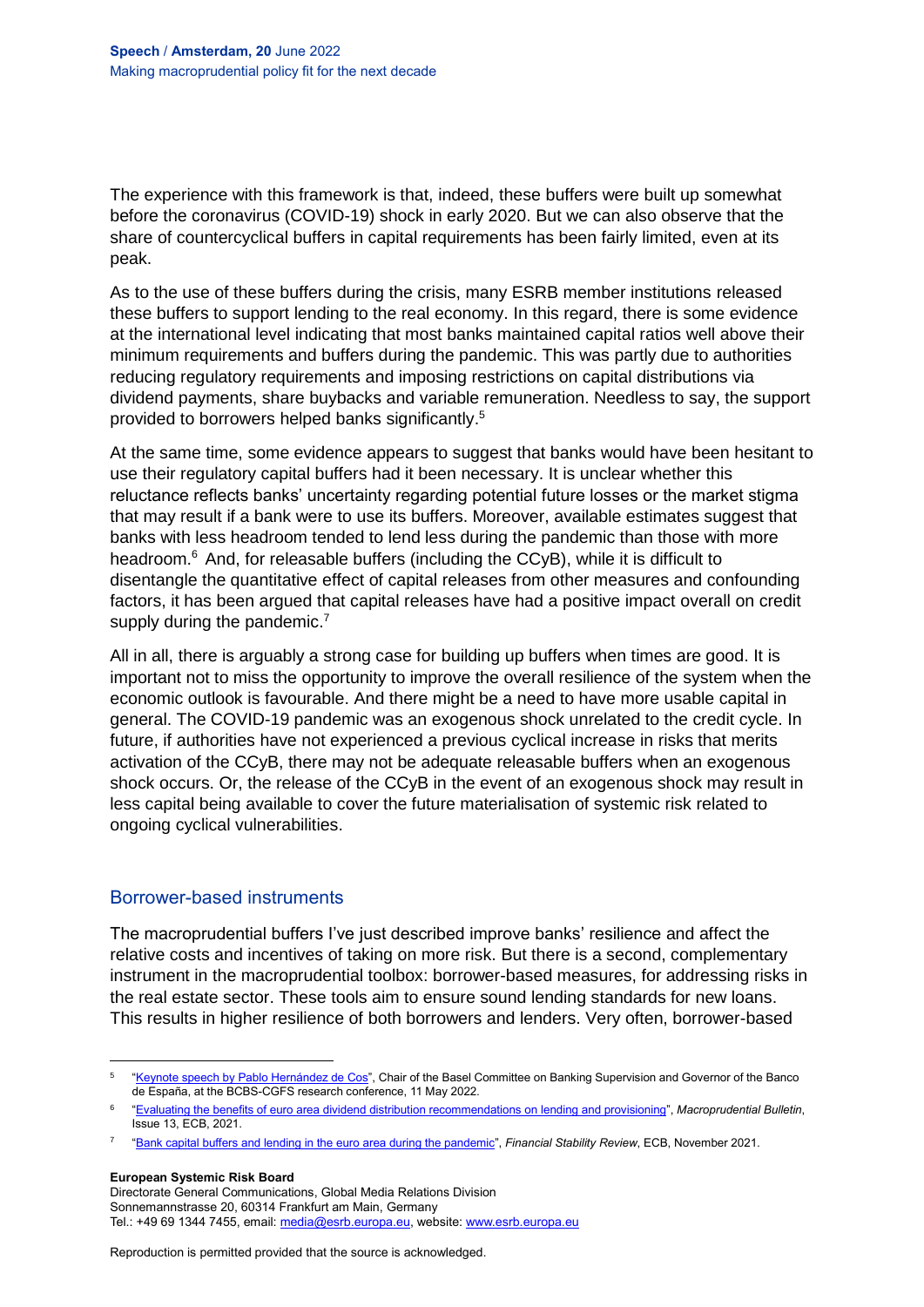measures set limits on the size of a loan or debt that can be granted, depending on the borrower's income or the value of the real estate used as collateral for the loan. I am thinking here about debt to income, debt service to income, loan to value and loan to income, to mention those most commonly used. Borrower-based measures may also impose limits in relation to the maturity of a loan, or they may impose requirements related to a loan's amortisation scheme.

How do borrower-based measures work and what role do they play in ensuring the financial system is sound and safe?



### Chart 2 Coincidence of financial booms and crises: 1960-2011

Source: Claessens, S. and Kose, M.A., "Financial Crises: Explanations, Types, and Implications", Chapter 1, based on Crowe, C. et al., "Policies for Macrofinancial Stability: Managing Real Estate Booms and Busts", Chapter 12, both in Claessens, S. et al.,*Financial Crises: Causes, Consequences, and Policy Responses*, IMF, 2014. Notes: The sample consists of 40 countries. The bars, except "Neither", show the percentage of the cases in which a crisis or poor macroeconomic performance hap after a boom was observed (out of the total number of cases in which a boom occurred).

If we look in the rear-view mirror, one of the main causes of banking and financial crises has been "boom-and-bust" cycles in real estate prices as well as exuberant credit developments. In other words, house prices and mortgage lending tend to be procyclical and reinforce each other. This often ends badly for the real economy, with sharp falls in consumption, investment and employment, for example. Loose credit standards contribute to these risks to financial stability. So by ensuring minimum lending standards for new housing loans, borrower-based measures help to mitigate systemic risks. In fact, it is possible to reduce both the scale of banking and financial crises and their negative economic effects by reducing the procyclicality of credit and increasing the resilience of borrowers and lenders.

**European Systemic Risk Board** Directorate General Communications, Global Media Relations Division Sonnemannstrasse 20, 60314 Frankfurt am Main, Germany Tel.: +49 69 1344 7455, email[: media@esrb.europa.eu,](mailto:media@esrb.europa.eu) website: www.esrb.europa.eu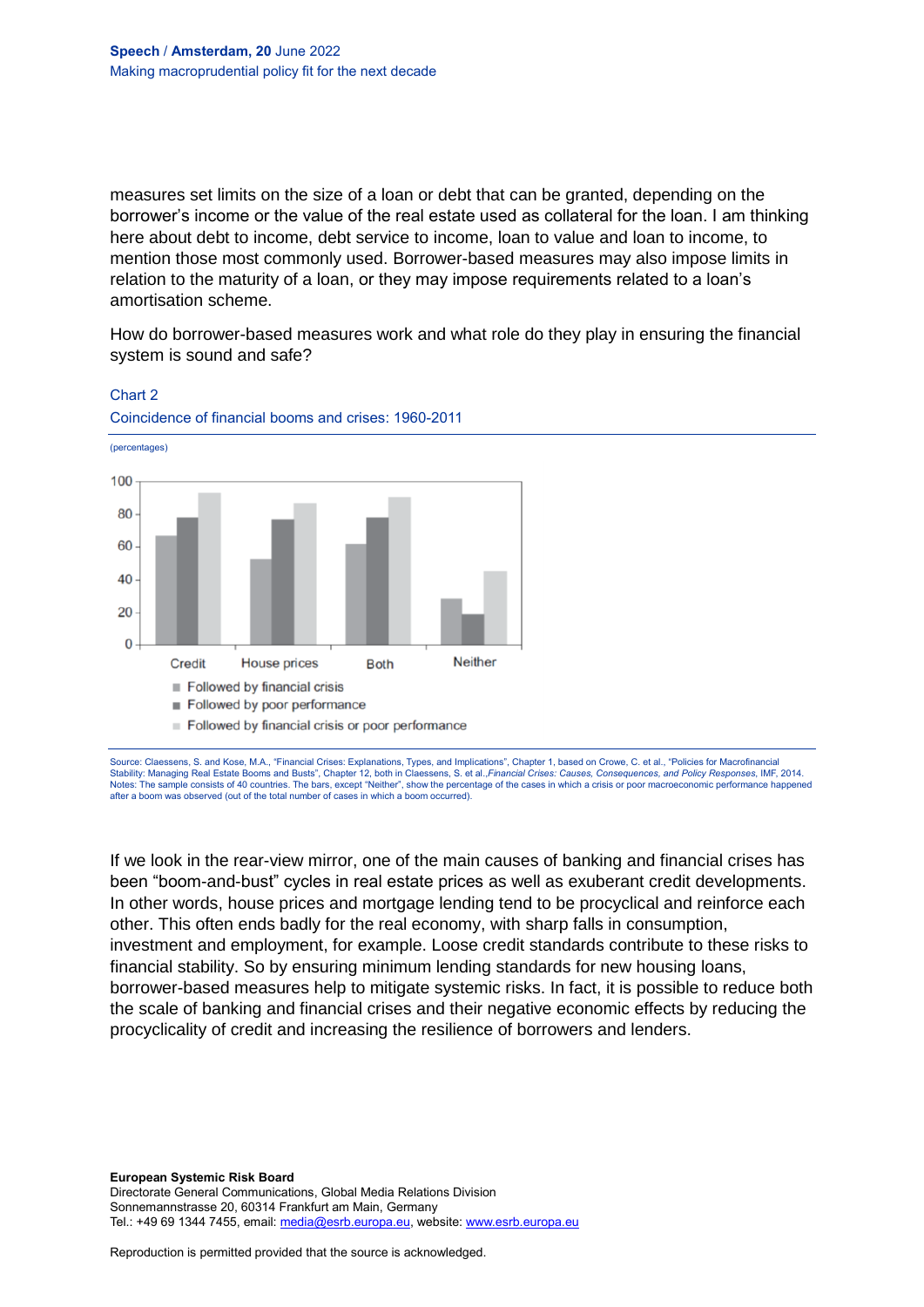



Source: *Review of the EU Macroprudential Framework for the Banking Sector*, Concept Note, ESRB, 2022.

But there is a significant challenge in terms of the implementation of borrower-based measures: these tools are not harmonised under EU law. Their availability in EU countries depends on national legal frameworks. As a result, instruments may be missing from the toolbox or may be based on widely differing definitions of, say, how to measure the value of the property. Governance standards also differ across countries, which means that there may be a risk of inaction bias. From my perspective, the introduction of a common minimum set of borrower-based measures, as well as standards for governance, in EU law is key to ensuring that systemic risks related to residential real estate markets can be mitigated effectively. And there are other advantages associated with this proposal: going forward, a common basis for borrower-based measures would support the further integration of the European Single Market. It would enhance cross-border lending, reciprocity, transparency and competition among lenders. It would also simplify the assessment and monitoring of financial stability risks.

Nevertheless, as long as lending markets across the EU are fragmented, borrower-based measures will need to be tailored to national markets and lending practices. For this reason, the inclusion of borrower-based measures in EU legislation could follow a process of "guided discretion". This means there would be a general framework at EU level, but implementation would be left to Member States. So EU legislation should describe the general principles and concepts of the borrower-based measures, leaving further details to Member States. This should not lead to the discontinuation of existing national measures. If all this takes place, the benefits of the proposal would be expected to significantly outweigh the cost of adoption. In addition, responsibility for the activation and calibration of borrower-based measures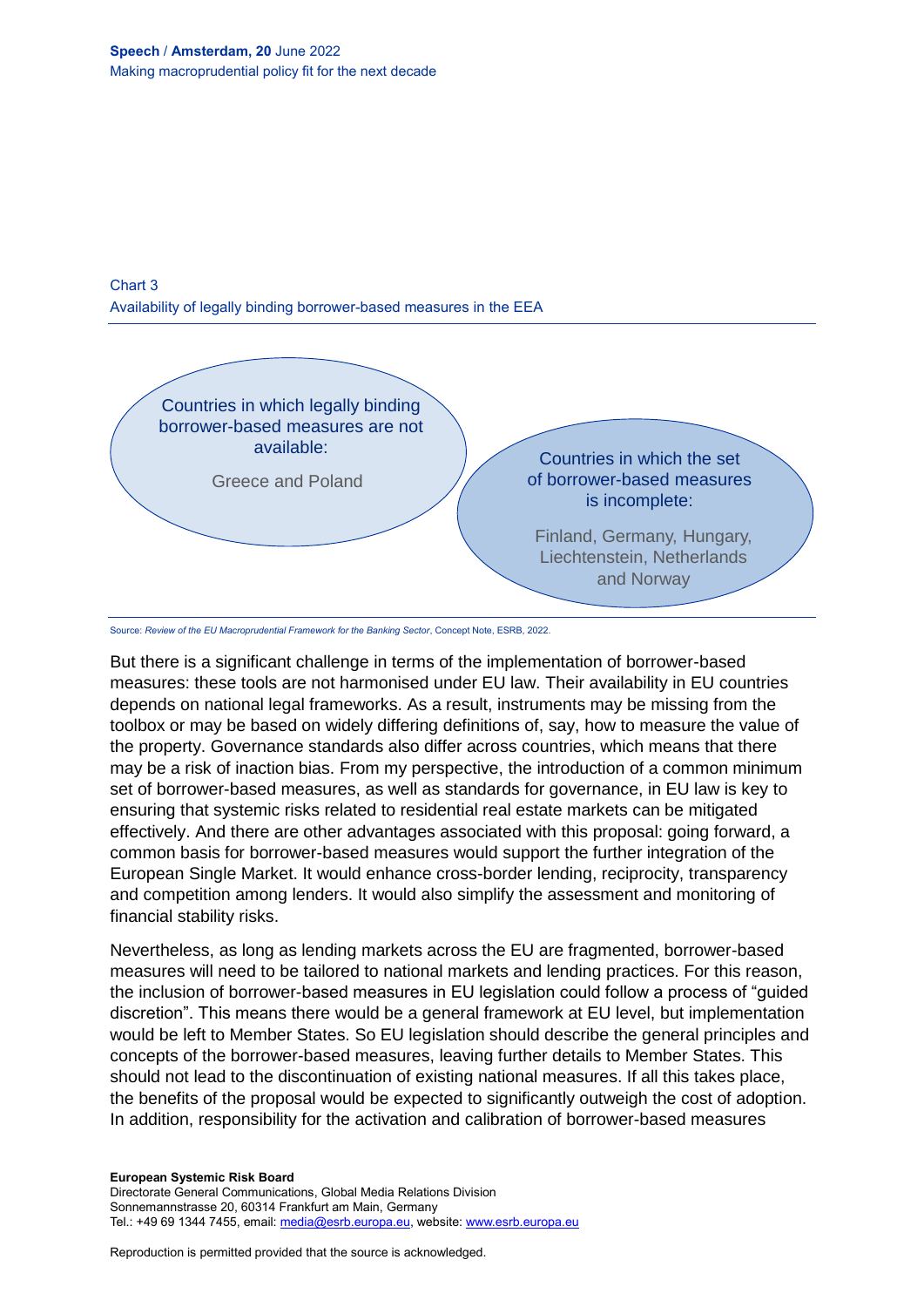should remain at national level and be in the purview of the current competent authorities, as with other macroprudential instruments.

In 2016, 2019 and at the beginning of this year, the ESRB issued warnings and recommendations to 17 EEA states<sup>8</sup> in relation to medium-term vulnerabilities in their residential real estate sectors. The ESRB's recommendations are a tool of soft law that allows us to comment more specifically on what we think should be done to remedy a particular risk. Here, most of the time we recommend that legal frameworks for borrowerbased measures be created or completed, or that existing borrower-based measures be activated or tightened. In my view, this illustrates quite well how important it is to have a common basis for borrower-based measures in EU law. This would, in fact, make a minimum but sufficient set of borrower-based measures available and useable in all EU countries. Another advantage of borrower-based measures is that they can be designed to encompass all types of lending activity, regardless of the entity providing the credit.

### Activity-based versus entity-based approaches to macroprudential policy

This brings me to the last topic I will touch on in this section, which is activity-based versus entity-based approaches to macroprudential policy. As its name suggests, the former concept revolves around the regulation, or application, of a measure to an activity – say, for example, granting a loan. This differentiates it from entity-based approaches, where the measure would be applied to a financial entity performing the activity – such as a bank or an insurer. Our current macroprudential framework is primarily entity-based.

One potential drawback of focusing on entities is that – in the absence of proper coordination across the relevant sectoral authorities – the same activity could be regulated differently for different operators. This might create unintended incentives for regulatory arbitrage and result in a transfer of risk elsewhere, to fintechs, for instance, or big tech companies. The borrower-based measures that I referred to earlier could in principle prevent such issues by covering all types of lending, regardless of the type of lender.

Despite this drawback, entity-based regulation also has advantages. This includes accounting for the differences in supply characteristics of different institutions with specific regulatory and analytical frameworks, concentrating specialised expertise pertaining to specific segments. In the end, it is the entity that takes decisions.

My message here is that macroprudential policy should be holistic and that entity-based and activity-based approaches can be complementary. This fits perfectly with the system-wide, macroprudential view that we take when assessing financial stability. If we only focus on the many separate entities as they operate in financial markets, we risk missing the big picture. Adding an activity-based perspective to macroprudential regulation isn't something we can achieve overnight. It is, instead, a longer-term goal that we might consider carefully in the context of regulatory reviews. Besides, it is a goal that should be pursued at the international

**European Systemic Risk Board**

 $\overline{\phantom{a}}$ 

<sup>8</sup> Austria, Belgium, Bulgaria, Croatia, Czech Republic, Denmark, Finland, France, Germany, Hungary, Iceland, Liechtenstein, Luxembourg, the Netherlands, Norway, Slovakia and Sweden.

Directorate General Communications, Global Media Relations Division Sonnemannstrasse 20, 60314 Frankfurt am Main, Germany Tel.: +49 69 1344 7455, email[: media@esrb.europa.eu,](mailto:media@esrb.europa.eu) website: www.esrb.europa.eu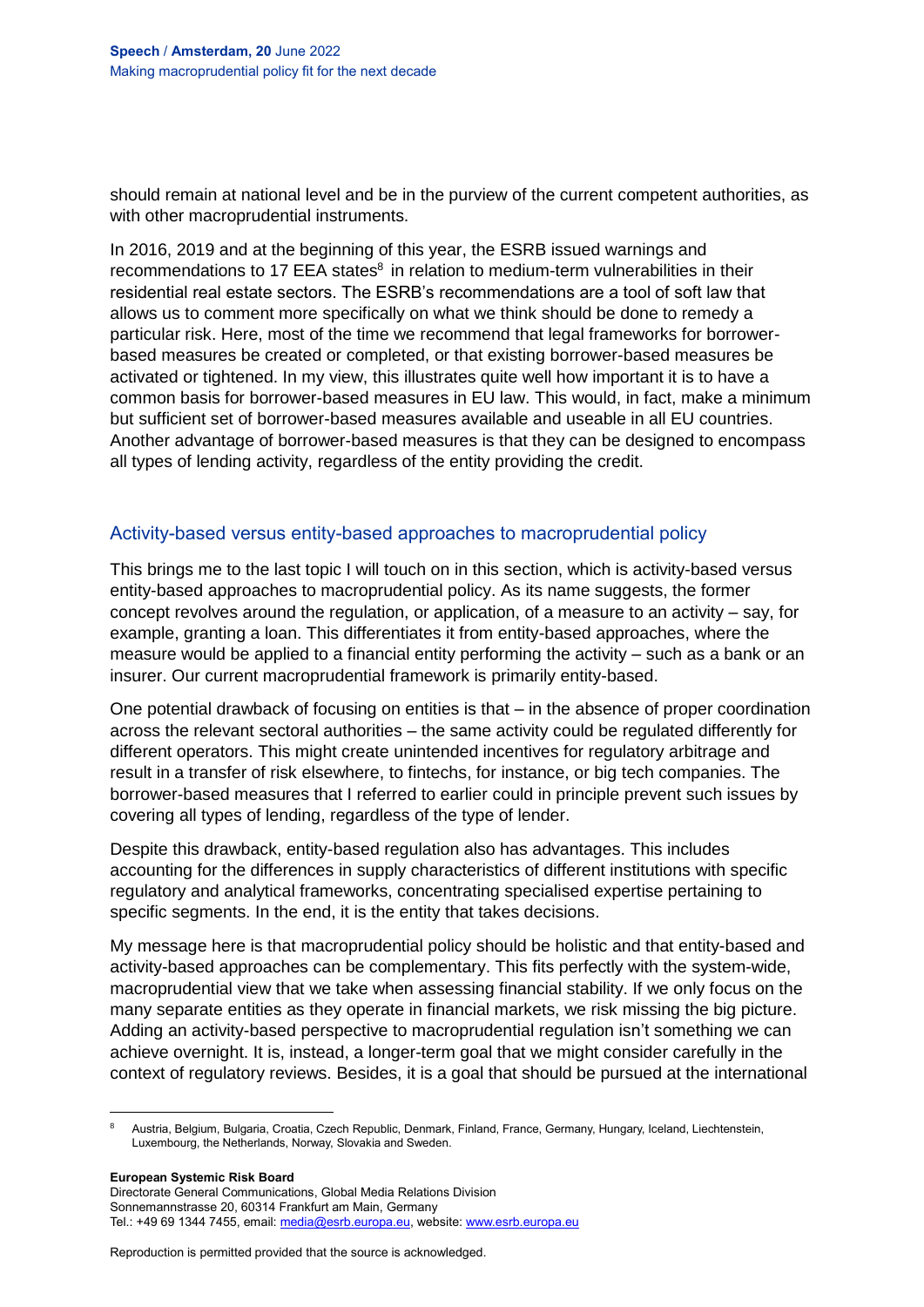level. We must also bear in mind that the complexity and specific characteristics of each institutional sector in the financial system would still require specialised analysis and regulation even in an activity-based framework.

We also need to promote a holistic, system-wide view when monitoring and analysing liquidity risk. Liquidity links various actors in the financial system through potent and, importantly, very fast contagion channels. For example, money market funds (MMFs) are a key source of funding for the banking sector: an episode of illiquidity in this part of the system may quickly spread to banks, as we saw in March 2020. Yet, to date there is a scarcity of data and little knowledge of liquidity flows across the financial system. Current liquidity standards for banks are focused on individual institutions and do not consider the systemic dimension of liquidity risk. Even liquid assets are not consistently defined across sectors. And while we have made significant advances in developing macroprudential countercyclical capital tools, there is not much in place for liquidity. In short, much remains to be done to ensure the coherent system-wide analysis and regulation of systemic liquidity risks.

## The need to expand the range of macroprudential tools with a holistic perspective

#### Chart 4

EU financial sector



Sources: ECB and ESRB calculations.

Notes: Sectors are based on the European system of accounts 2010 (ESA 2010). "Other financial institutions" comprises financial vehicle corporations engaged in securitisation transactions, financial corporations engaged in lending, security and derivative dealers, specialised financial corporations, financial auxiliaries and captive financial institutions. MMFs stands for money market funds; ESCB stands for European System of Central Banks.

Let me now look beyond banks at the wider financial sector, which has grown substantially in recent years. Over the last decade the size of EU insurance corporations, pension funds, investment funds and "other financial institutions" has more or less doubled and, by the end of 2021, was larger than the banking sector. This growth was particularly pronounced in the investment fund sector, which increased almost threefold and, by the end of 2021, had

**European Systemic Risk Board** Directorate General Communications, Global Media Relations Division Sonnemannstrasse 20, 60314 Frankfurt am Main, Germany Tel.: +49 69 1344 7455, email[: media@esrb.europa.eu,](mailto:media@esrb.europa.eu) website: www.esrb.europa.eu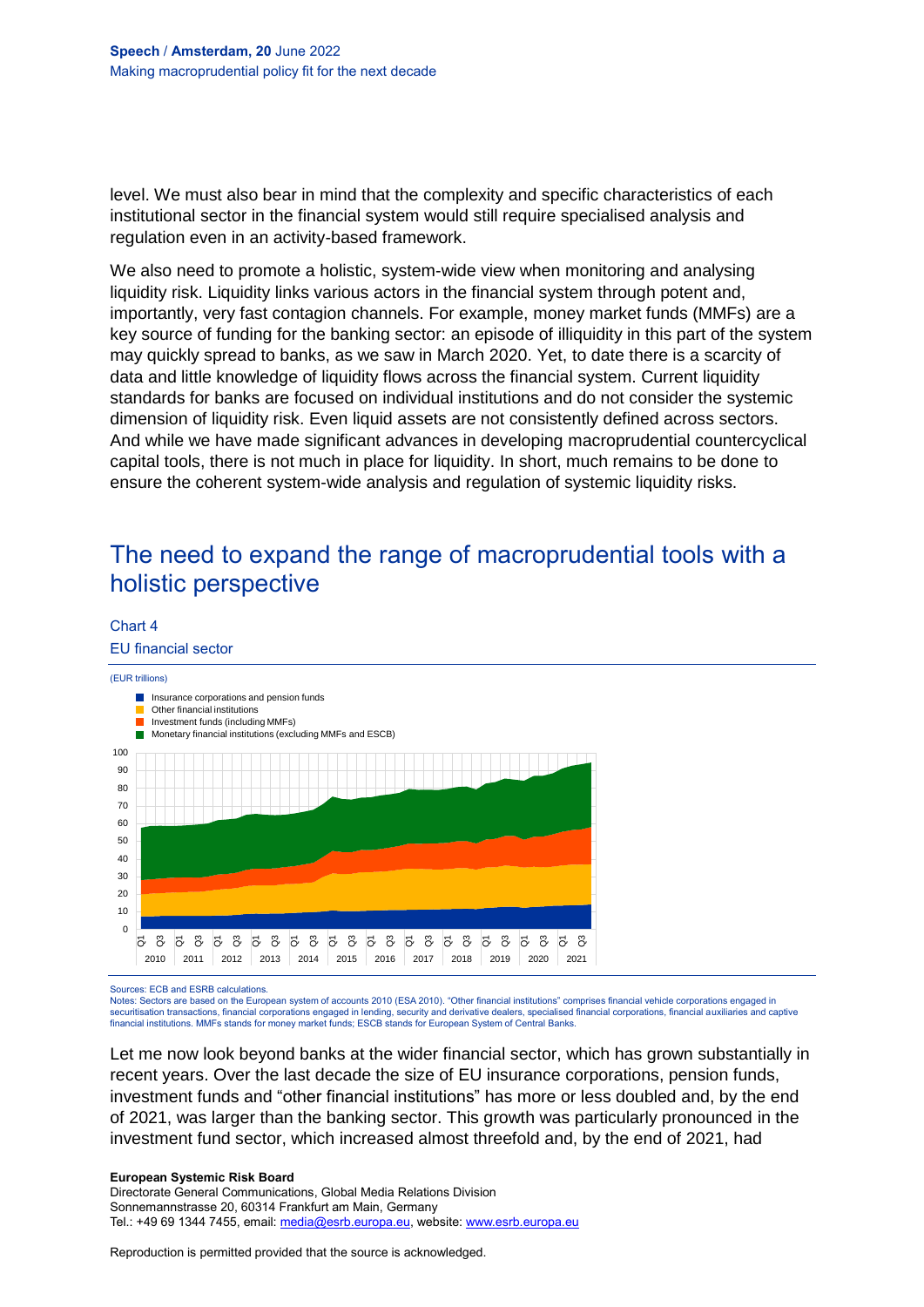reached a record-high share of 20% of the EU financial sector. About 55% of this substantial growth can be attributed to the increase in funds' asset valuations and 45% to net investor inflows.

#### Chart 5

Credit from non-bank financial institutions to euro area non-financial corporations



Sources: ECB and ECB calculations. Notes: Financing is provided in the form of loans or debt securities.

The non-bank financial sector offers a valuable alternative source of funding to the real economy and, as the chart above shows, has also gained in importance. The estimated share of credit that euro area non-financial corporations (NFCs) obtain from non-banks has grown strongly since the global financial crisis and now accounts for around 28% of all credit provided to NFCs by financial institutions. However, this type of analysis must take into account that the relevance of credit provision by non-bank financial institutions varies across European countries.

Growth in the provision of funding does not necessarily correlate with an increased risk to financial stability by itself. But as interconnections play a very important role, this growth has attracted increasing policy attention: the ESRB and other international fora led by the Financial Stability Board have been assessing the need to expand the macroprudential policy toolkit to encompass non-bank financial institutions. Let me give you some examples.

Let me start with the sector comprising investment funds and money market funds. From a macroprudential perspective there are two main risks here: liquidity and leverage. These funds can engage in significant liquidity transformation: some funds invest in inherently low liquid assets – such as real estate, unlisted securities, loans and other alternative assets – while offering frequent redemption opportunities to investors. Significant redemption pressures during periods of financial market turmoil can contribute to market falls that affect the broader financial system. We saw how vulnerabilities stemming from liquidity mismatch manifested themselves at the onset of the coronavirus (COVID-19) pandemic, as exemplified by the market turmoil in March 2020. This posed liquidity challenges for money market funds that had been investing primarily in private debt instruments.

**European Systemic Risk Board** Directorate General Communications, Global Media Relations Division Sonnemannstrasse 20, 60314 Frankfurt am Main, Germany Tel.: +49 69 1344 7455, email[: media@esrb.europa.eu,](mailto:media@esrb.europa.eu) website: www.esrb.europa.eu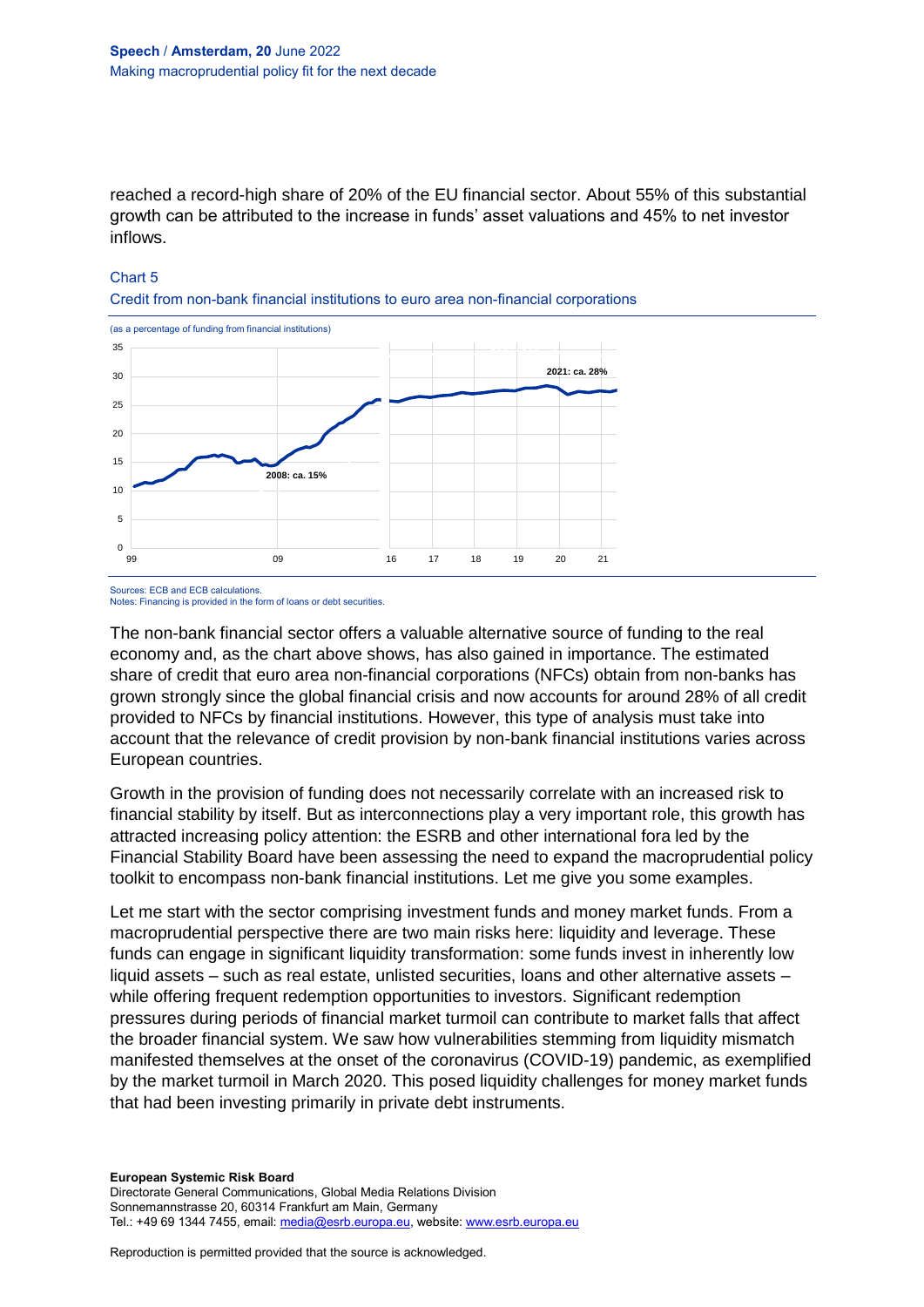#### Chart 6

Cumulated daily flows to EU-domiciled corporate bond and sovereign bond funds



Source: EPFR Global Fund Database.

From a macroprudential perspective investment funds are relevant as they hold a significant proportion of the stock of outstanding EU non-financial corporate bonds (around 20%). Any redemption pressure from open-ended funds with short redemption periods could result in negative spirals in market dynamics, ultimately leading to an increase in the cost and a reduction in the availability of market-based financing for NFCs.

While decisive action taken by central banks, supervisory authorities and governments has helped to stabilise market conditions in the past, in the future it will be important to address any vulnerabilities identified in the investment fund sector. This is certainly a priority for the ESRB. As you may know, the ESRB has issued a set of recommendations<sup>9</sup> to this end, requiring action to be taken by either the authorities or the legislator. In drafting these recommendations, the ESRB has been mindful of policy discussions at international level, including proposals from the Financial Stability Board. While many of our recommendations have already been implemented, the current review of the Alternative Investment Fund Managers Directive<sup>10</sup> and the upcoming review of the EU money market fund regulation are two great opportunities to further strengthen the macroprudential framework.

Let me now turn to the insurance sector, another important part of the financial system. From a macroprudential perspective we want to ensure that insurers – even when faced with a significant external shock – continue to underwrite risks. Obviously, this role is important for

**European Systemic Risk Board**

 $\overline{\phantom{a}}$ 

<sup>9</sup> Recommendations aimed at mitigating the risks resulting from the bank-like features of money market funds and their susceptibility to investor runs [\(2022](https://www.esrb.europa.eu/pub/pdf/recommendations/esrb.recommendation220125_on_reform_of_money_market_funds~30936c5629.en.pdf?26a37498f9b2917912eb6bd1dc5824d7) an[d 2012\)](https://www.esrb.europa.eu/pub/pdf/recommendations/ESRB_2012_1.en.pdf?8e57aeb9f953421e526109380cec78bc), the recommendation aimed at targeting risks from investment funds liquidity and leverage [\(2017\),](https://www.esrb.europa.eu/pub/pdf/recommendations/esrb.recommendation180214_ESRB_2017_6.en.pdf?c8d7003d2f6d7609c348f4a93ced0add) and the recommendation focused on two segments of the investment fund universe – namely investment funds investing in corporate debt and real estate – as particularly high priority areas for enhanced scrutiny from a financial stability perspective (at the onset of the pandemic) [\(2020\)](https://www.esrb.europa.eu/pub/pdf/recommendations/esrb.recommendation200514_ESRB_on_liquidity_risks_in_investment_funds~4a3972a25d.en.pdf?9903de66f9dbd6783563ae3a4f76febb).

<sup>10</sup> [Letter to Members of the European Parliament on the AIFMD review,](https://www.esrb.europa.eu/pub/pdf/other/esrb.letter220323_on__review_aifmd_to_EU_Parliament~92ed43585d.en.pdf?facf1f68e50615a800024951a580e3d4) ESRB, 23 March 2022.

Directorate General Communications, Global Media Relations Division Sonnemannstrasse 20, 60314 Frankfurt am Main, Germany Tel.: +49 69 1344 7455, email[: media@esrb.europa.eu,](mailto:media@esrb.europa.eu) website: www.esrb.europa.eu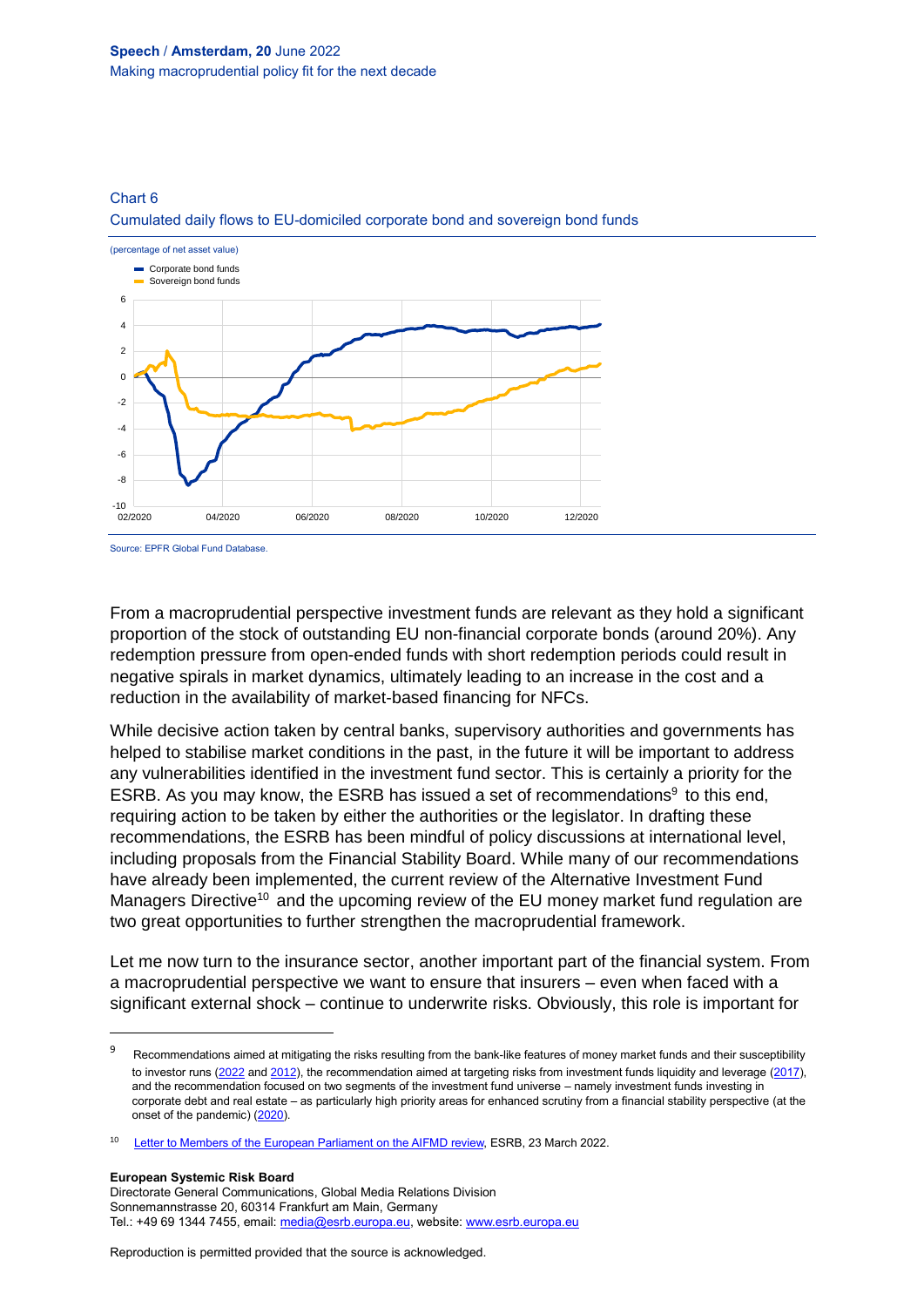the real economy as it protects it from both the macroeconomic and the welfare impact of risk materialisation. We also want to ensure that insurers do not amplify any initial shock through channels such as asset fire sales or disorderly default. This is important, as insurers are among the largest institutional investors in Europe and are important financiers of European economies. They hold sovereign debt – mostly European – of more than  $\epsilon$ 2 trillion and corporate bonds – again, mostly European – of more than  $\epsilon$ 1.5 trillion. More than a third of their total assets are held via investment funds. Yet there is no macroprudential toolkit in the Solvency II regime. The ESRB has been advocating to expand the macroprudential framework to include insurance. 11

#### Chart 7



Comparison of risk weights for mortgage lending across sectors

Source: De Nederlandsche Bank, Loan markets in motion.

Notes: The risk weights vary according to loan-to-value ratios, which are also expressed in percentages. Assumptions need to be made for diversification benefits and loss-absorbing capacity to calculate equivalent risk weights for the insurance and pension funds. This chart provides a comparison of risk weights obtained for pension funds (Pension PIM), for (re)insurers under the standard formula (insurance SF), for re(insurance) using an internal model (Insurance IM), for credit institutions using the internal ratings-based approach (Banks IRB) and for credit institutions under the standardised approach (Banks Basel III and Banks Basel III.5).

Also, as I mentioned earlier, it is important to combat regulatory arbitrage. It is worth noting that in certain European countries (there are large differences in this regard), insurance companies engage up to 14% of their total assets in mortgage lending but at the same time are required to apply lower capital requirements than banks and are not subject to borrowerbased measures. I hope that this can be addressed in the ongoing review of Solvency II.

**European Systemic Risk Board**

 $\overline{\phantom{a}}$ 

<sup>11</sup> [Letter to members of the European Parliament on the Review of Solvency II,](https://www.esrb.europa.eu/pub/pdf/other/esrb.letter220202_on_solvencyii_to_EU_Parliament~e573a2038c.en.pdf?3859e10cb66bea1174e8e15adaf1bc80) ESRB, 2 February 2022; response to the European Commission's consultation [on the review of Solvency II,](https://www.esrb.europa.eu/pub/pdf/other/esrb.letter201016_on_response_to_Solvency_II_review_consultation~8898c97469.en.pdf?acea8da5f1337e2ccd5eeff788656a17) ESRB, 16 October 2020.

Directorate General Communications, Global Media Relations Division Sonnemannstrasse 20, 60314 Frankfurt am Main, Germany Tel.: +49 69 1344 7455, email[: media@esrb.europa.eu,](mailto:media@esrb.europa.eu) website: www.esrb.europa.eu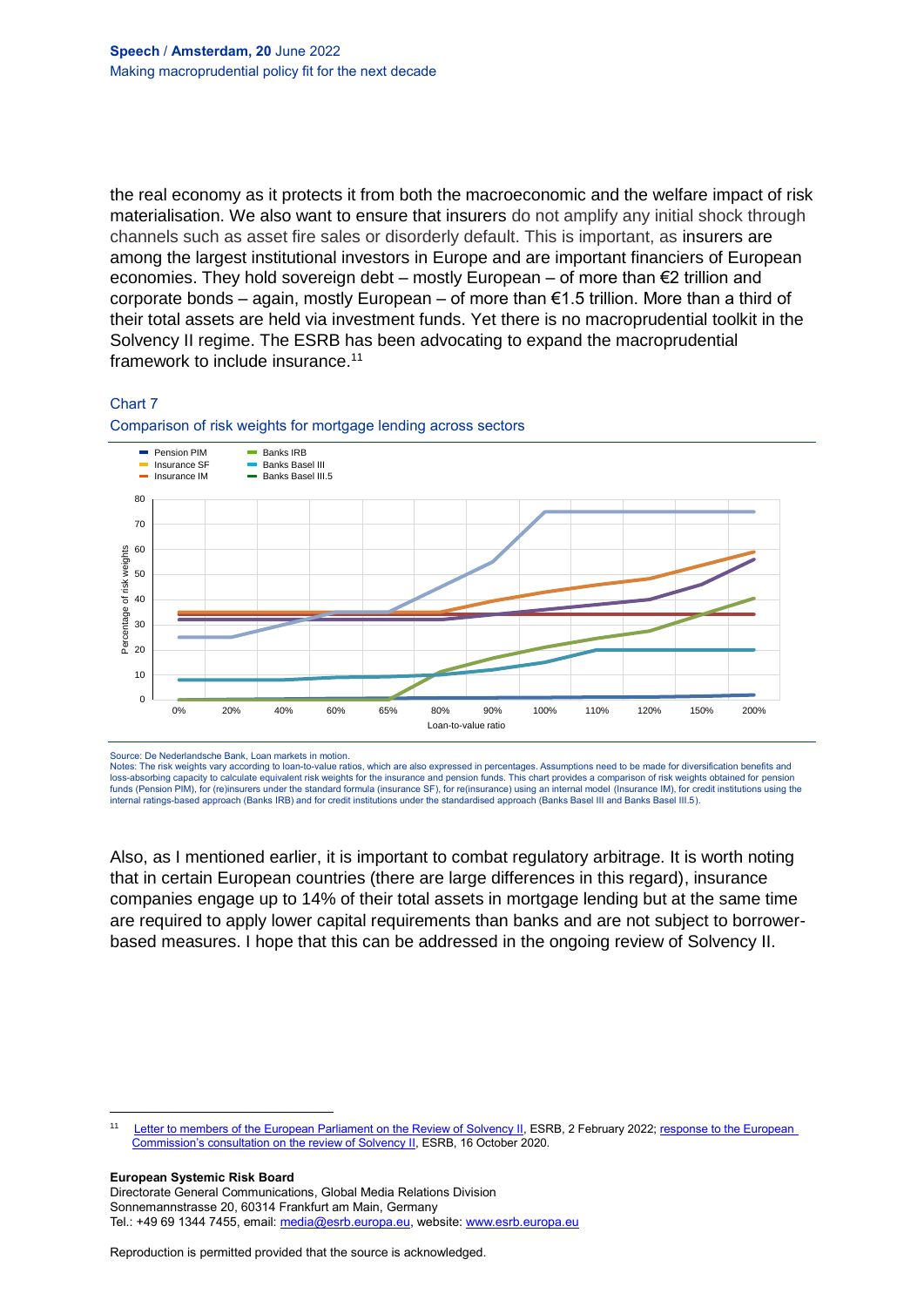## Financial stability concerns related to cyber threats and climate change

Having covered our views on the macroprudential toolkit for banks and non-banks, I would now like to turn to the overarching concerns related to cyber threats and climate risks.

## Cyber risk

Let me start with cyber threats. The financial sector relies on robust information and communication technology systems and is highly dependent on the confidentiality, integrity and availability of the data and systems it uses. Major cyber incidents have the potential to hamper the sector's functioning. We are concerned here with a worst-case scenario in which a cyber incident – one affecting operational systems and impairing critical economic functions – triggers financial contagion or leads to an erosion of confidence in the financial system. If the financial system is not able to absorb such shocks, financial stability is likely to be put at risk.

Now, authorities would need to respond rapidly to mitigate any negative effects that cyber incidents might have on financial stability. Effective coordination and communication would be key. However, communication and coordination between authorities in the event of a systemic cyber crisis could be challenging. First, the underlying shock to the financial system would be very different from traditional financial and liquidity crises. Second, in order to respond, financial authorities would need to set up new coordination networks with other authorities – such as law enforcement and cyber authorities – that they do not usually interact with.

To this end, in December 2021 the General Board of the ESRB adopted a recommendation to establish a pan-European systemic cyber incident coordination framework (EU-SCICF).<sup>12</sup> The aim of this recommendation is to strengthen coordination between financial authorities in the EU as well as coordination between other authorities in the EU and at international level. It will complement the EU's existing cyber incident response frameworks by addressing the risks to financial stability stemming from systemic cyber incidents.

In the future, there will be a need to develop a new macroprudential strategy to mitigate the risks to financial stability stemming from cyber incidents.<sup>13</sup> We need to design and calibrate a new set of cyber resilience tools. To do this, we must first develop a monitoring and analysis framework. For instance, the cyber resilience of the financial system could be tested in a non-technical manner using scenario analyses, which could show how systemic institutions would seek to respond to and recover from a severe but plausible cyber incident scenario. To draw conclusions from these financial stability tests, the macroprudential authorities would need to decide exactly what would constitute an acceptable level of disruption to operational

**European Systemic Risk Board**

 $\overline{\phantom{a}}$ 

Directorate General Communications, Global Media Relations Division Sonnemannstrasse 20, 60314 Frankfurt am Main, Germany Tel.: +49 69 1344 7455, email[: media@esrb.europa.eu,](mailto:media@esrb.europa.eu) website: www.esrb.europa.eu

<sup>&</sup>lt;sup>12</sup> Recommendation of the European Systemic Risk Board of 2 December 2021 on a pan-European systemic cyber incident [coordination framework for relevant authorities](https://eur-lex.europa.eu/legal-content/EN/TXT/?uri=CELEX%3A32022Y0325%2801%29) (ESRB/2021/17) (OJ C 134, 25.3.2022, p. 1).

<sup>&</sup>lt;sup>13</sup> ["Mitigating systemic cyber risk"](https://www.esrb.europa.eu/pub/pdf/reports/esrb.SystemiCyberRisk.220127~b6655fa027.en.pdf?bd2b11e760cff336f84c983133dd23dc), ESRB, 27 January 2022.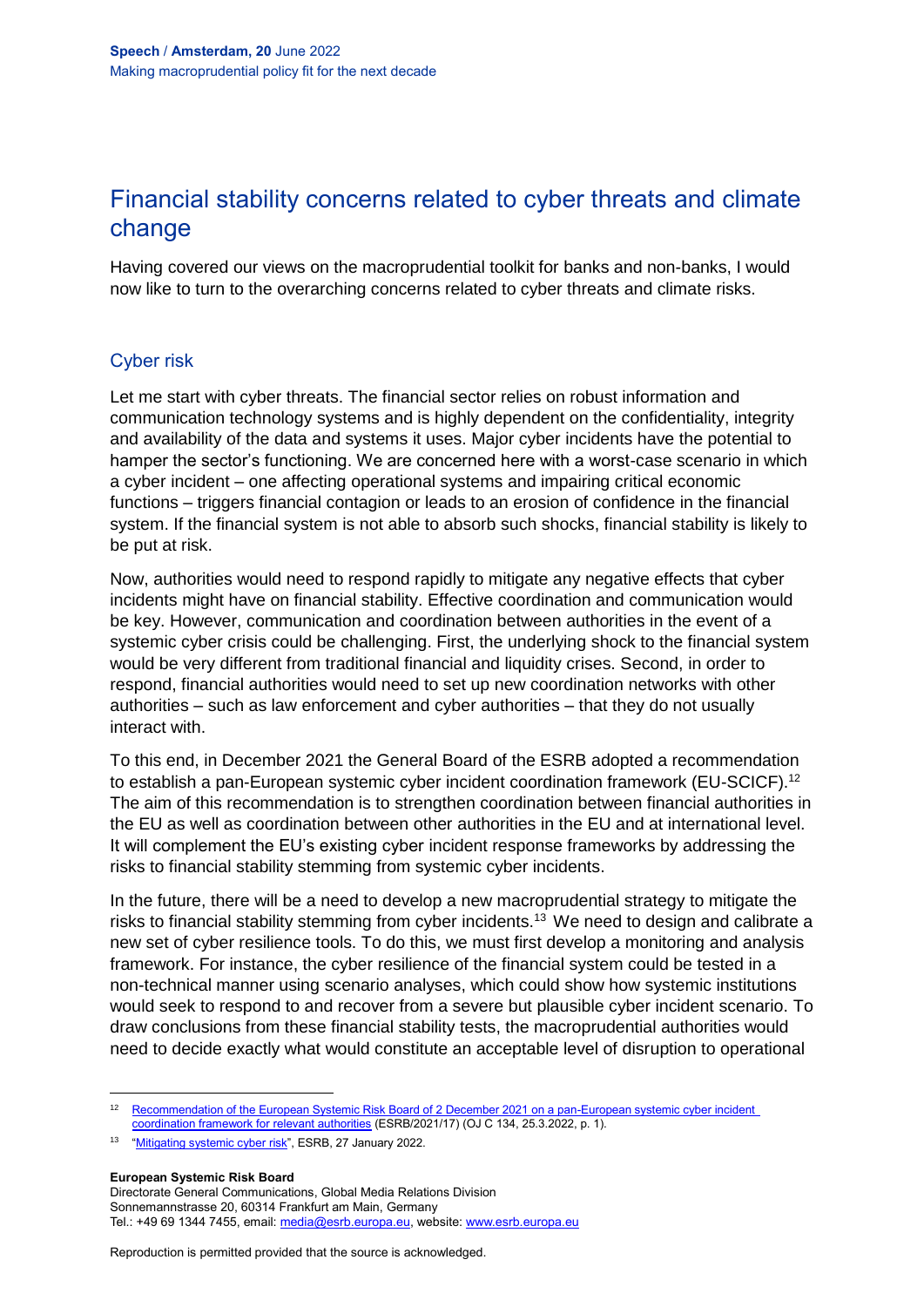systems performing critical economic functions. It is also important to improve our understanding of systemic cyber risk-related vulnerabilities and contagion channels in the financial system. To this end, it is important to identify systemically important nodes at financial and operational levels – including third-party providers. The ESRB is continuing to work on these topics, jointly with the Bank of England, within its European Systemic Cyber Group.

### Climate risk

Another overarching concern is climate risk. Climate change could contribute to the build-up of systemic risks. Indeed, financial institutions could be affected by both transition risk (the risk of an abrupt transition towards a greener economy) and physical risk (the risk of a rise in the frequency and intensity of natural catastrophes). Due to unique features, such as its longterm horizon and uncertainty, climate risk may be inadequately priced by financial markets. Also, it could be amplified by classic systemic risk externalities, such as system-wide common exposures and portfolio correlations, as well as spillovers across the financial system and the real economy. This view is now widely shared. However, the development of macroprudential policy to address climate risk is still in its infancy.

As in the case of cyber threats, there are two prerequisites for policy analysis: first, having the adequate statistics to properly measure the phenomena and, second, developing the analytical tools required to better measure the potential impact of climate risk on the financial system. The disclosure of exposures and the development of climate stress tests at both microprudential and macroprudential levels will be key. Through the publication of two reports in 2020 and 2021 respectively, the ESRB and the ECB have contributed to the assessment of the systemic impact of climate risk, including via stress tests and scenario analyses. But much remains to be done to further reduce climate data gaps and improve methodologies and models.

We also need to think about potential macroprudential policy tools which could address climate-related risks. While microprudential policy may account for idiosyncratic risks linked to climate change, macroprudential policy is just as necessary to address the systemic aspects of climate risk and build resilience in the financial system.

I also want to mention the importance of coordination at global and EU levels. Since climate risk is a global issue, coordination will be paramount if we are to avoid regulatory arbitrage and make sure that the European financial system is ready to face the challenge of climate risk.

## **Conclusion**

To sum up, I would like to emphasise the common economic factors which connect the diverse topics I have discussed. The dynamics and complexity of the many different segments of the financial market call for forward-looking and flexible macroprudential